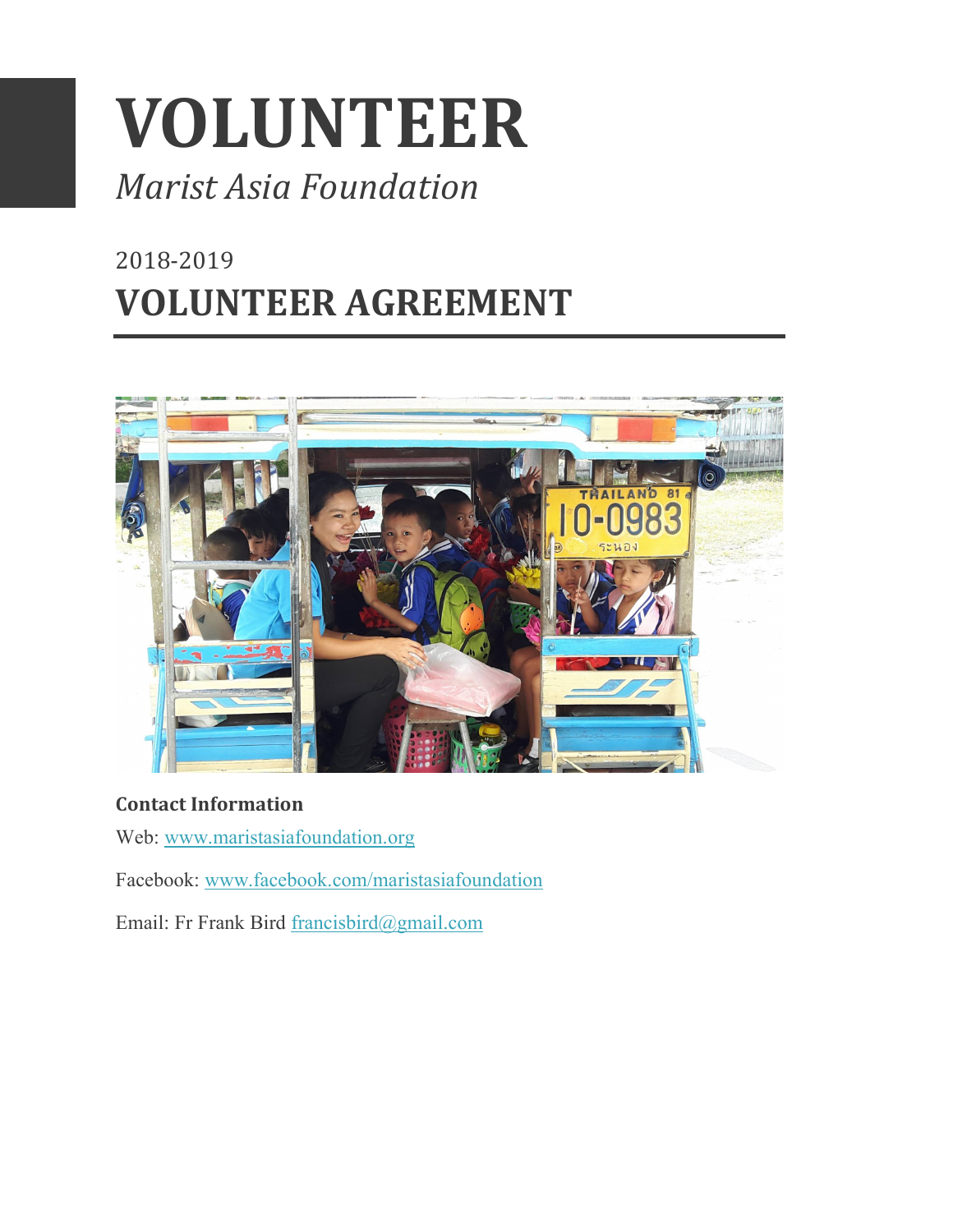Thanks for your interest in learning about becoming a Volunteer with the Marist Mission in Ranong. Below is a brief description of the Application Process and the Volunteer Agreement containing information for volunteers.

# **Volunteer Application Process 2018/19– Stage 1**

Marist Asia Foundation invites those interested in becoming a volunteer to provide the following documents to begin the Volunteer Application Process.

- 1. Write a letter outlining why you would like to volunteer to serve in the Marist Mission in Ranong (at least 500 words)
- 2. Request a Letter of recommendation from some Catholic Agency (e.g. Parish Priest, a Marist you may know, Diocesan organization….) that knows of your faith and life journey.
- 3. A Work Reference from a previous employer
- 4. A Character Reference from someone who has known you for at least 3 years
- 5. A Curriculum Vitae containing at least your personal contact details, educational history, interests, skills, life and work experiences.

## **Volunteer Application Process – Stage 2**

If you are invited to become a volunteer for Marist Mission Ranong, you will be asked to produce the following documents

- 1. A written statement outlining how you aim to have financial security for the time of volunteering in Marist Asia Foundation
- 2. Insurance Policy covering the items mentioned above
- 3. Police Clearance from your home country
- 4. An International Drivers License

Marist Asia Foundation has a preference for Volunteers to be available for 6-12 months, and gives preference for those who are teachers, but encourages people to make contact to discuss their availability and circumstances.

Due to Thailand Volunteer Visa requirements a minimum requirement for volunteers is 6 months. During the Volunteer Application Process if you have any questions or concerns please make contact with Fr Frank Bird francisbird@gmail.com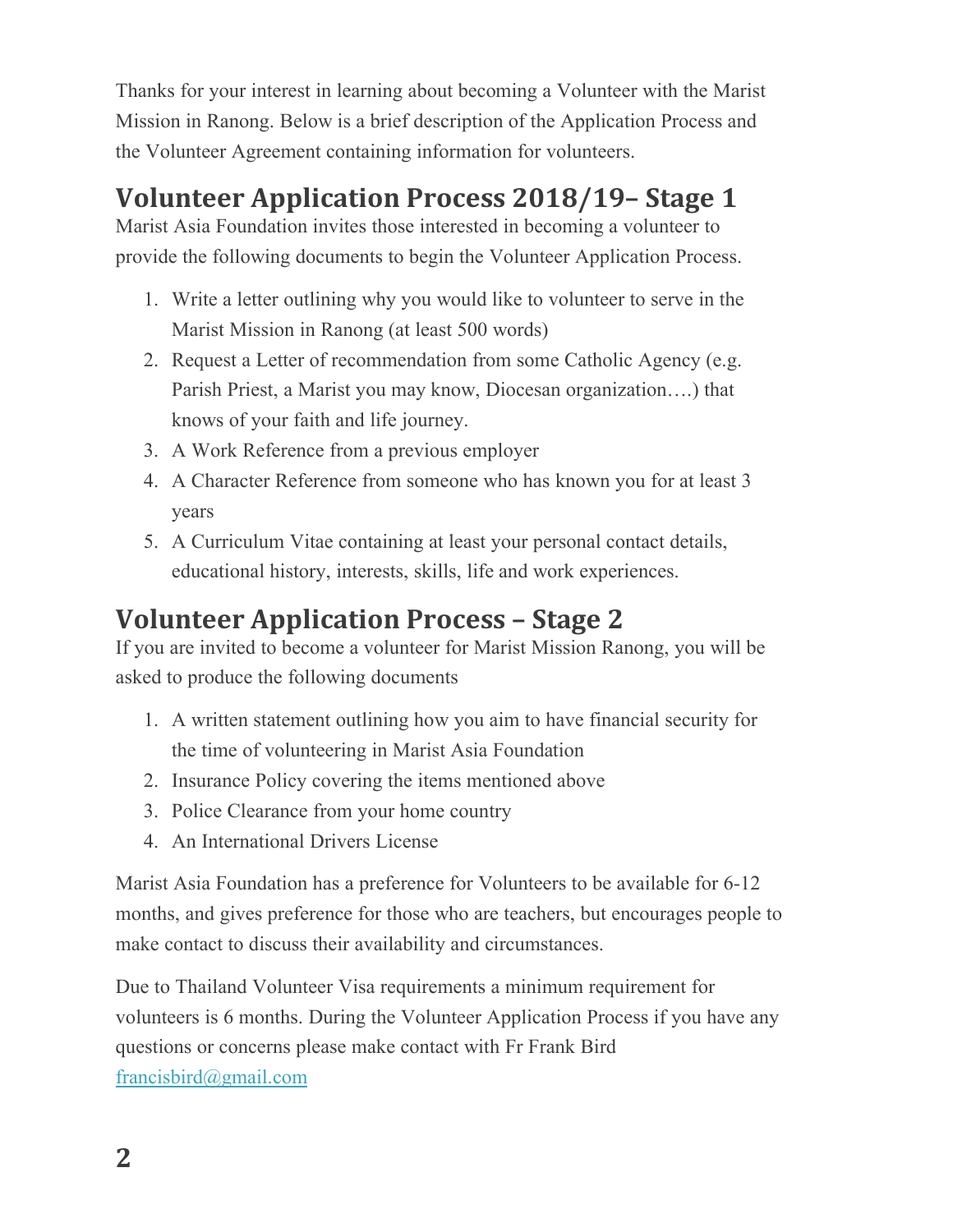## **Volunteer Agreement International Volunteers** Introduction

The Marist Mission in Ranong operates under the Marist Asia Foundation in Thailand. Since its earliest days, we have been blessed with volunteers. Generous people from varied backgrounds have come and shared in the mission in Ranong and have made a positive contribution to the lives of the people we serve.

The ministries undertaken by MAF generally require specialized skills, including knowledge of the two main local languages (Thai and Burmese). The Marist religious community (whose members are committed long-term) and local staff are usually the best equipped persons to engage in these ministries.

What contribution, then, can a foreign volunteer make? MAF volunteers do not come just to 'do a job'. (There may be exceptions to this principle when very particular expertise is required.) Being motivated to serve the poor by making a practical difference to their lives is a noble motivation. However, this desire can be fulfilled by volunteering with numerous NGOs (Non-Governmental Organisations).

MAF volunteers are persons with a desire to have an experience of service and mission, form a connection with the local Marist religious community, to grow in the Marist charism, and to experience Catholic mission in an interreligious context. When possible and before arrival, a future volunteer may be invited to make contact with a Marist to learn about Marist values.

Though not usually resident in the Marist house in Ranong, volunteers share in the life of the religious community and in its mission. They are committed to growing in faith and to expressing their faith by their participation in MAF's mission. MAF is committed to welcoming volunteers who are motivated in this way.

#### **General requirements**

The most important quality for a volunteer is an ability to share in the life and mission of MAF.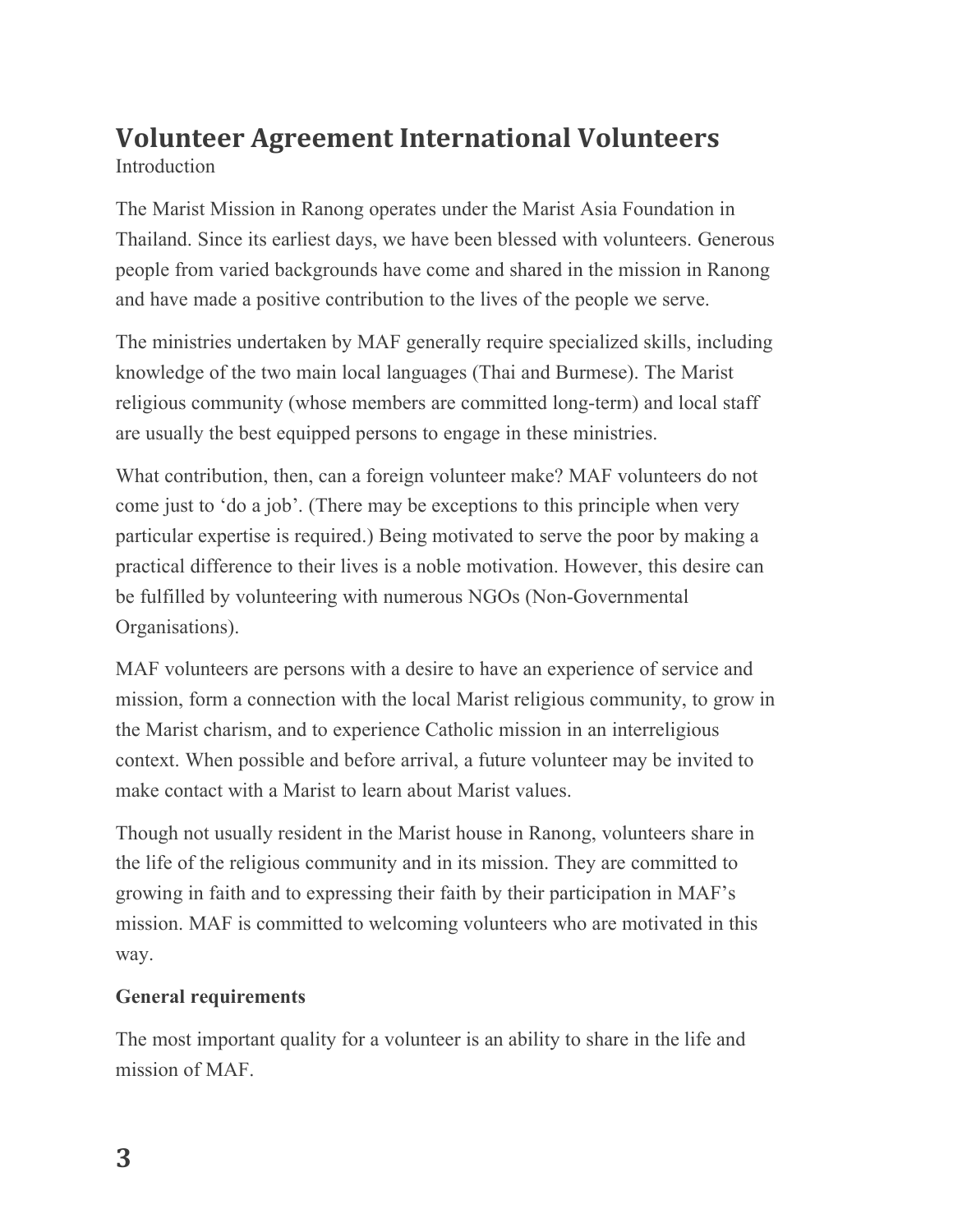Volunteers will also need some skills and experience that can enable them to engage in an MAF ministry. They need to have a commitment to:

• grow in faith and experience Catholic mission in an interreligious context

- participate in community life, learn and share in the Marist charism
- engage respectfully with people of other cultures
- fulfill their work commitments as assigned by the Director

Volunteers must be:

- at least 18 years of age
- able to reside in Thailand legally for the length of their stay

• culturally and religiously sensitive (eg. will dress appropriately according to local custom)

• in good physical, mental and emotional health

• able to live and work according to the vision, mission and objectives of MAF

Adhering to the vision, mission and objectives of MAF means living and working within a particular style of mission. For example, MAF does not explicitly evanglise or preach the Gospel among the Buddhist and Muslim people with whom we work. Rather, we seek to "preach" the Gospel by living good Christian lives of service among the poor.

### **Volunteers Rights and Responsibilities** *Rights*

#### **Accommodation**

Accommodation includes cooking facilities, is provided for volunteers by MAF. It is simple and, by local standards, comfortable. This will generally consist of an apartment, which is appropriate for a married couple, or one or two individuals. In cases when it is necessary for volunteers to stay in another community house or apartment, this will usually be for limited periods of time.

#### **General housekeeping costs**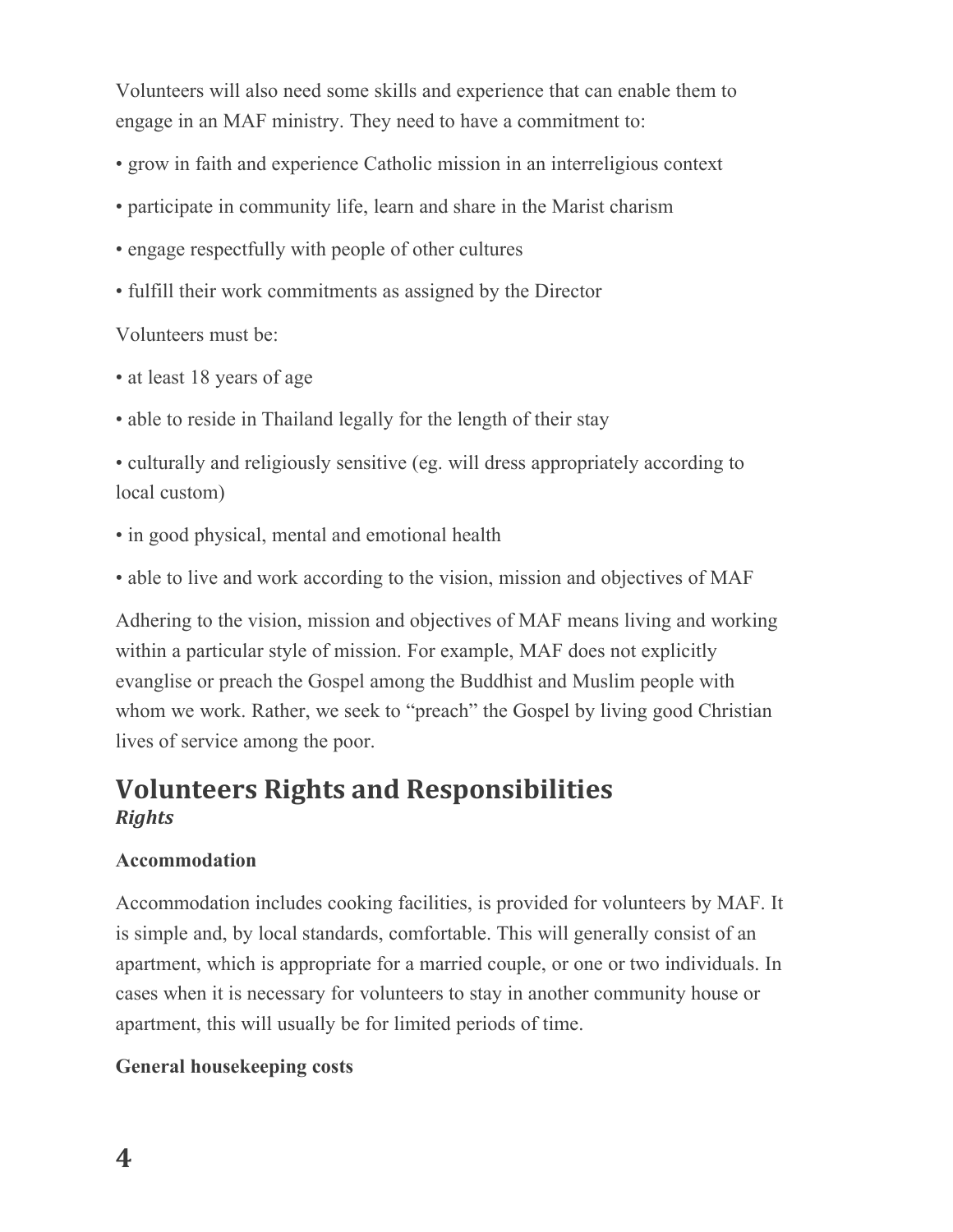Such as electricity, internet and tap water will also be covered (this excludes food and drinking water).

#### **Basic furniture and appliances**

These will generally be provided for each individual apartment, however there may be appliances that are used communally (such as a community washing machine, etc)

#### **Transport**

Each volunteer apartment will be provided with a mode of transport – this usually consists of a bicycle or a small motorbike. Please note that this is per apartment, not per individual volunteer, so in cases where individuals are sharing, or when a married couple volunteers, they will need to share this mode of transport between them.

#### **Faith Community**

MAF seeks to nourish and strengthen the faith of all staff and volunteers. At least once a week, volunteers gather with the Marist religious community to celebrate the Eucharist and share a meal. Some evenings, the Marist religious community gather alone. Other days, volunteers are welcome at prayer, meals and recreation in the Marist Community house. Normally volunteers have a mass and shared meal on Wednesday and a shared meal on Friday. Reflection days provide a supportive experience for volunteers to grow in their faith and to learn about Marist Spirituality.

#### **Support**

There may be occasions where volunteers have questions or concerns and MAF is committed to dealing with these. Concerns can be directed to the Director of delegated person with responsibility for care of Volunteers.

#### **Privacy and time off**

MAF is a community of people living, working and sharing their faith, all with a particular Marist flavor. As mentioned previously, it is crucial that volunteers are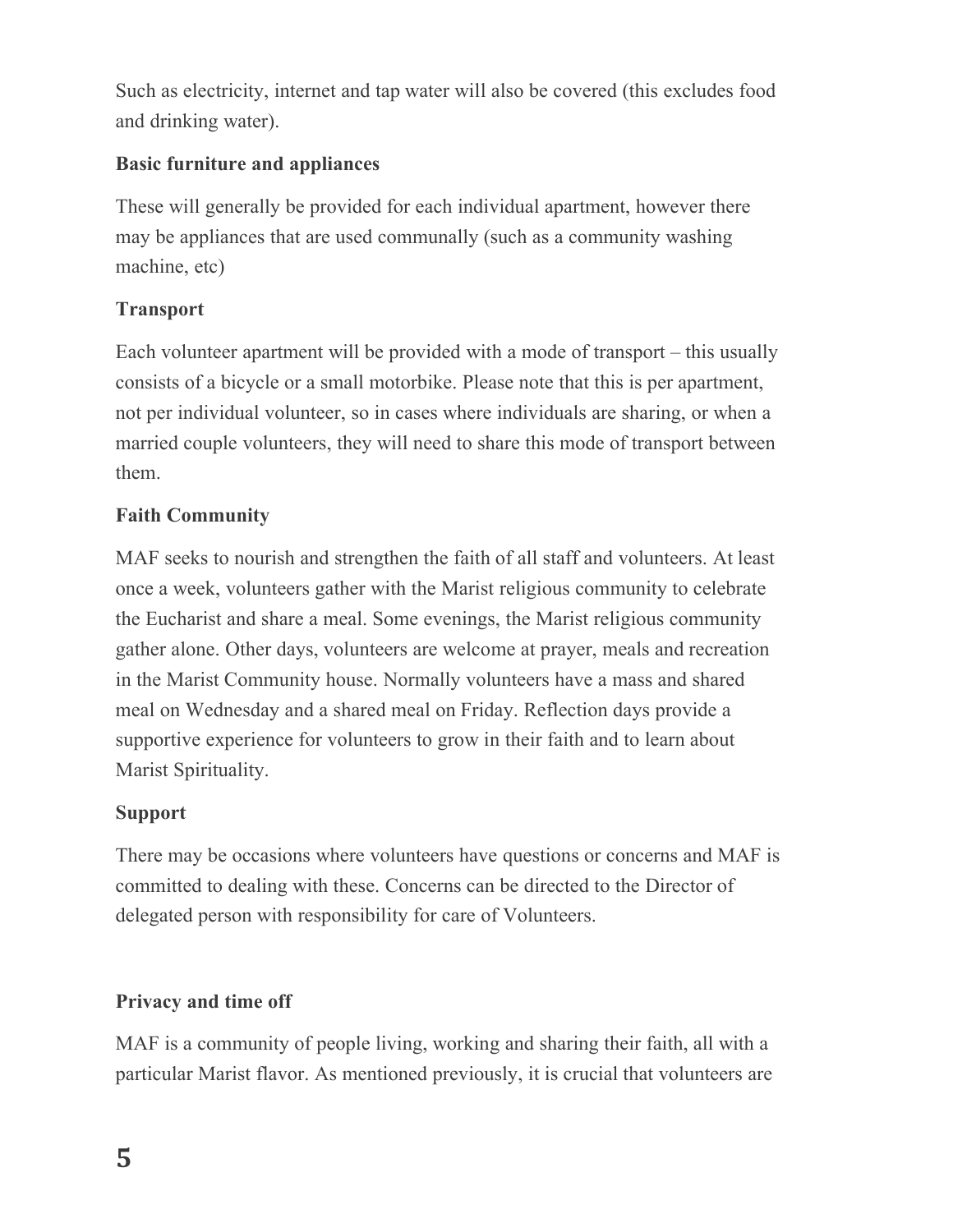willing to engage in and become part of this community, however it is only natural that people need time alone and time off. Volunteers generally have weekends and evenings to themselves. Connected to this is each individual's right to a sense of privacy. Volunteers need to feel that they have a personal life separate from the community, and this is particularly true for married couples. Volunteers are encouraged to maintain this sense of privacy and engage in activities that will allow them to personally relax and feel rejuvenated.

#### *Responsibilities*

#### **Health**

Westerners can find conditions in Ranong somewhat challenging (e.g. climate: some very hot months, some very wet) but are almost always able to maintain a sound level of health. For example, malaria is not a threat in Ranong, and dengue fever is rare. Local health facilities are adequate, and international hospitals are within reach in the rare case that they might be needed. Volunteers are required to get health insurance for the duration of their stay in Ranong as MAF cannot be responsible for health costs incurred by volunteers.

This insurance needs to include

- Cover for any unexpected illness or injury
- Repatriation to home country in case of severe injury or death
- Cover in case of injury due to the use of a motorbike or vehicle

Depending on the Volunteers country of origin, vaccinations may also be required. MAF strongly recommends that volunteers see their doctors prior to travel, not only for vaccinations but also for general health check-up to ensure that volunteers are healthy, and that any unforeseen medical issues are taken care of. It is also important that individuals are well rested before they arrive, as it can be somewhat demanding to settle into a foreign environment. That is why it may be beneficial for volunteers to have a break or holiday prior to arriving in Ranong, however this is completely up to the individual.

Although MAF are unable to pay for health costs incurred by a volunteer, in the rare case a volunteer becomes seriously ill, they are able to help in a variety of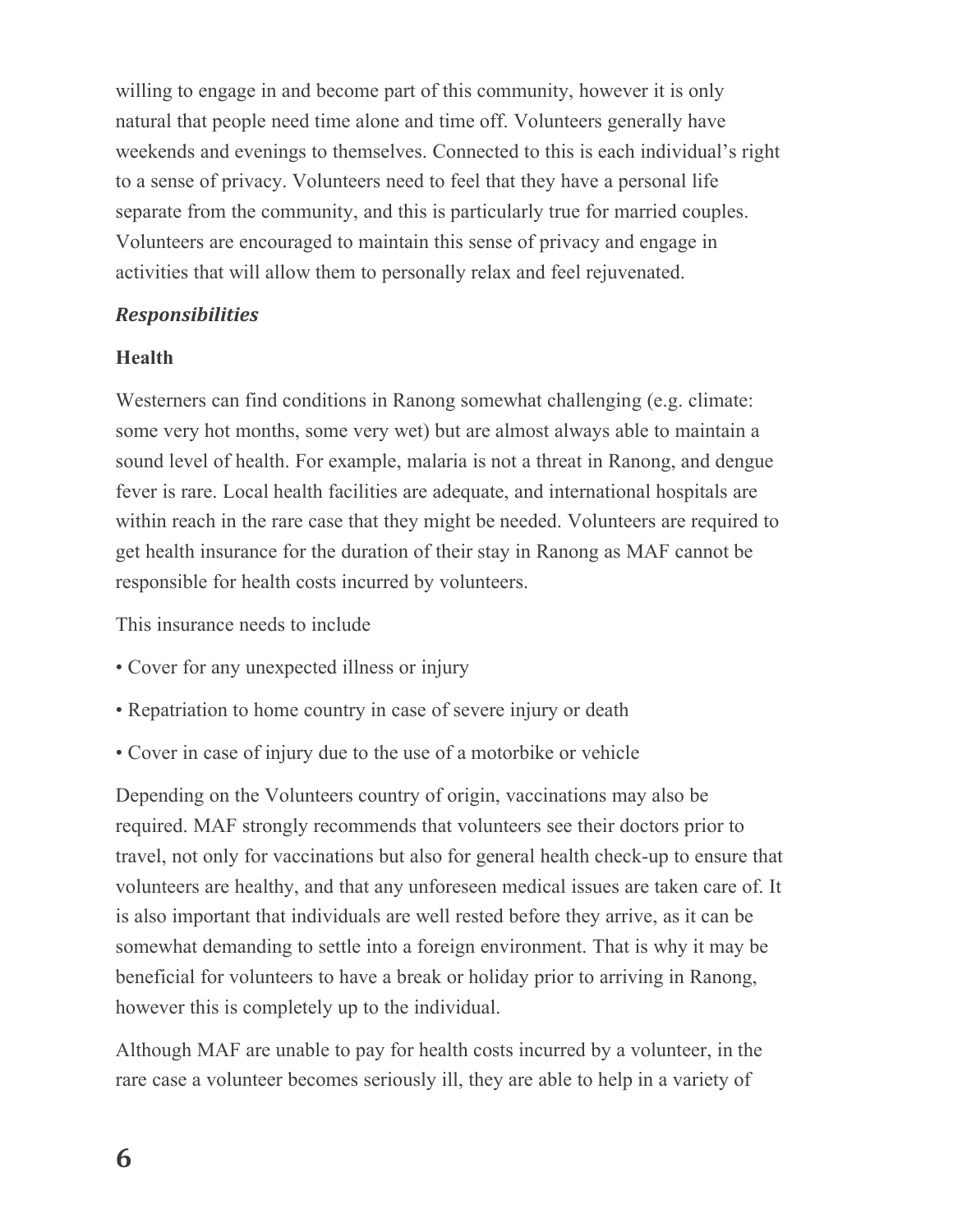ways. These include transport to local medical services as well as being able to provide translators to talk with medical practitioners (In Ranong, doctors and other medical staff mainly speak Thai). They are also able to recommend clinics and hospitals suitable for the needs of the volunteer.

In cases of illness it is expected that the volunteer make their health decisions in dialogue with the Director of MAF or designated person.

#### **Agreement Period**

Volunteers need to commit to a set amount of time. This will be worked out between MAF Director and the volunteer before they arrive in Ranong.

Most often, MAF volunteers make between a three month to six-month commitment. This allows for a period of adjustment and cultural acclimatization, as well as a significant experience of and contribution to the mission. It also fits more easily within the relatively stringent immigration procedures for foreign volunteers in Thailand.

There can also be the possibility that a volunteer seeks to extend their time with MAF. This decision will be made by the MAF Director.

Inter cultural living sometimes can have unexpected effects. If the Director decides that a volunteer's continued presence in Ranong would be detrimental to the volunteer or to others, then this decision is to be accepted.

#### **Finance**

Volunteers make a very generous commitment in working without a salary. The expenses that are covered by MAF include: accommodation (rent), power, internet and tap water bills. All other expenses need to be covered by the volunteer. This includes flights to and from the volunteer's country of origin, health insurance, visa costs as well as day to day living costs.

Experience tells us that while locals can live on salaries of THB 6,000 – 10,000, a young, single foreign volunteer would usually want to budget for around THB 10,000 a month.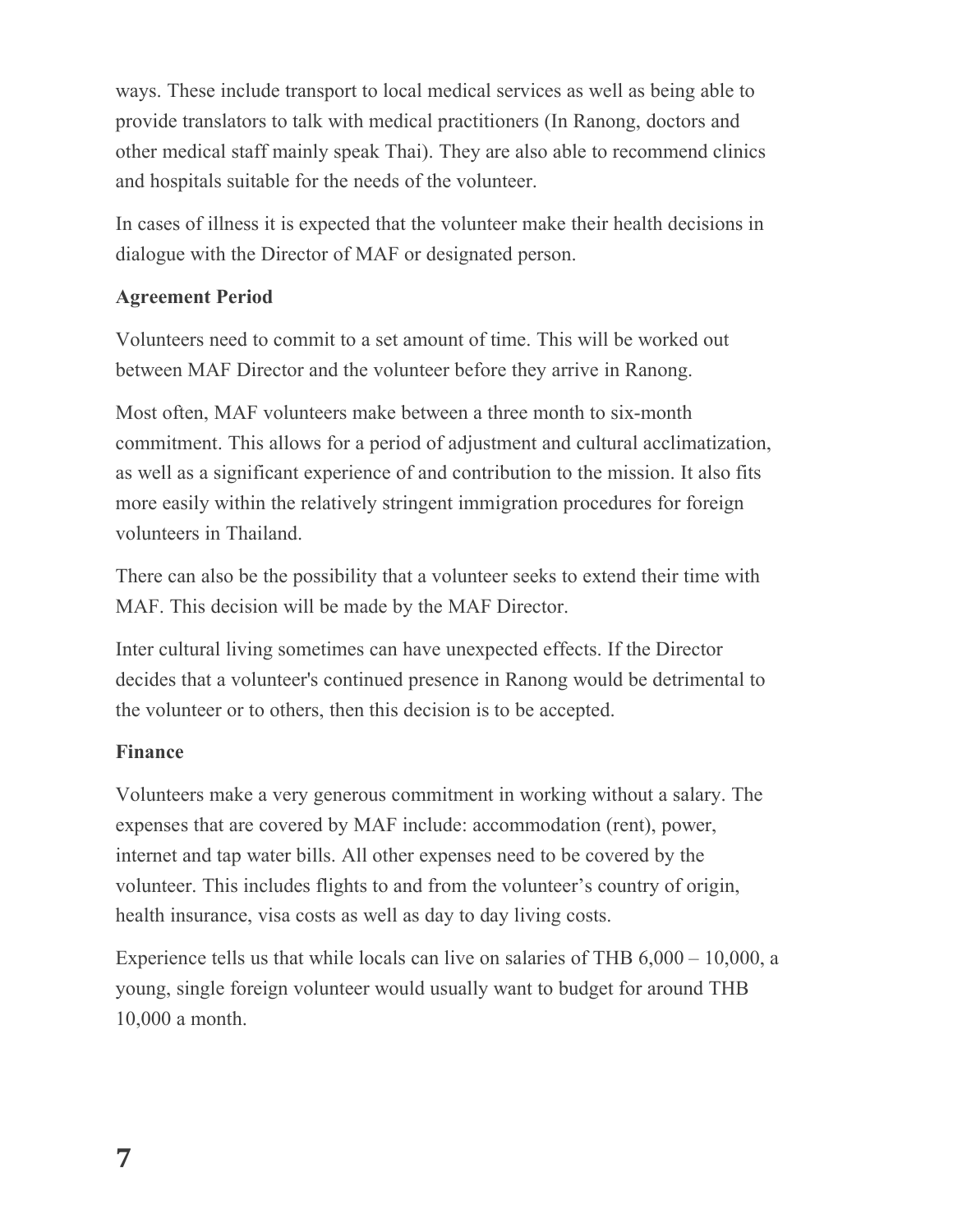It is the responsibility of the volunteer to source this money (eg. from a sponsoring agency, a benefactor, savings) for the length of their stay. During the application process, potential volunteers need to assure MAF that they will be able to remain financially secure during the term of their service.

#### **Language Learning**

The most commonly used languages in Ranong are Thai and Burmese. English is not often heard, though it is one of the three "official languages" within MAF, and volunteers can "get by" using English. However, part of the Marist style of mission is to try to become immersed in local culture, which obviously includes language. Volunteers need to be open to learning aspects of Thai and Burmese, and to undergo classes if necessary to develop their skills. Volunteers are usually not here long enough to become proficient in a new language, but a willingness to learn is an important sign of one's interest in and commitment to local people.

#### **Cultural expectations**

Volunteers need to be culturally and religiously sensitive (eg. will dress appropriately according to local custom).

As volunteers will be interacting with Burmese and Thai, Buddhist, Muslim and Catholic, this can be a challenge, however, a few general guidelines are useful.

Generally when volunteers are working for MAF or are involved in the local community, shoulders need to be covered and legs covered at least to the knees.

When teaching, trousers are generally worn. For working days a MAF uniform of black trousers and MAF shirt is to be worn. Depending on a volunteer's immigration and visa status, you will be provided with two shirts. Any more shirts will be need to be purchased by the volunteer from MAF .

#### **Visas**

The Visas that are available to a volunteer depends on their country of origin. Volunteers need to research the available options for them. The process for obtaining any visa other than a tourist visa needs to begin before the volunteer travels to Thailand.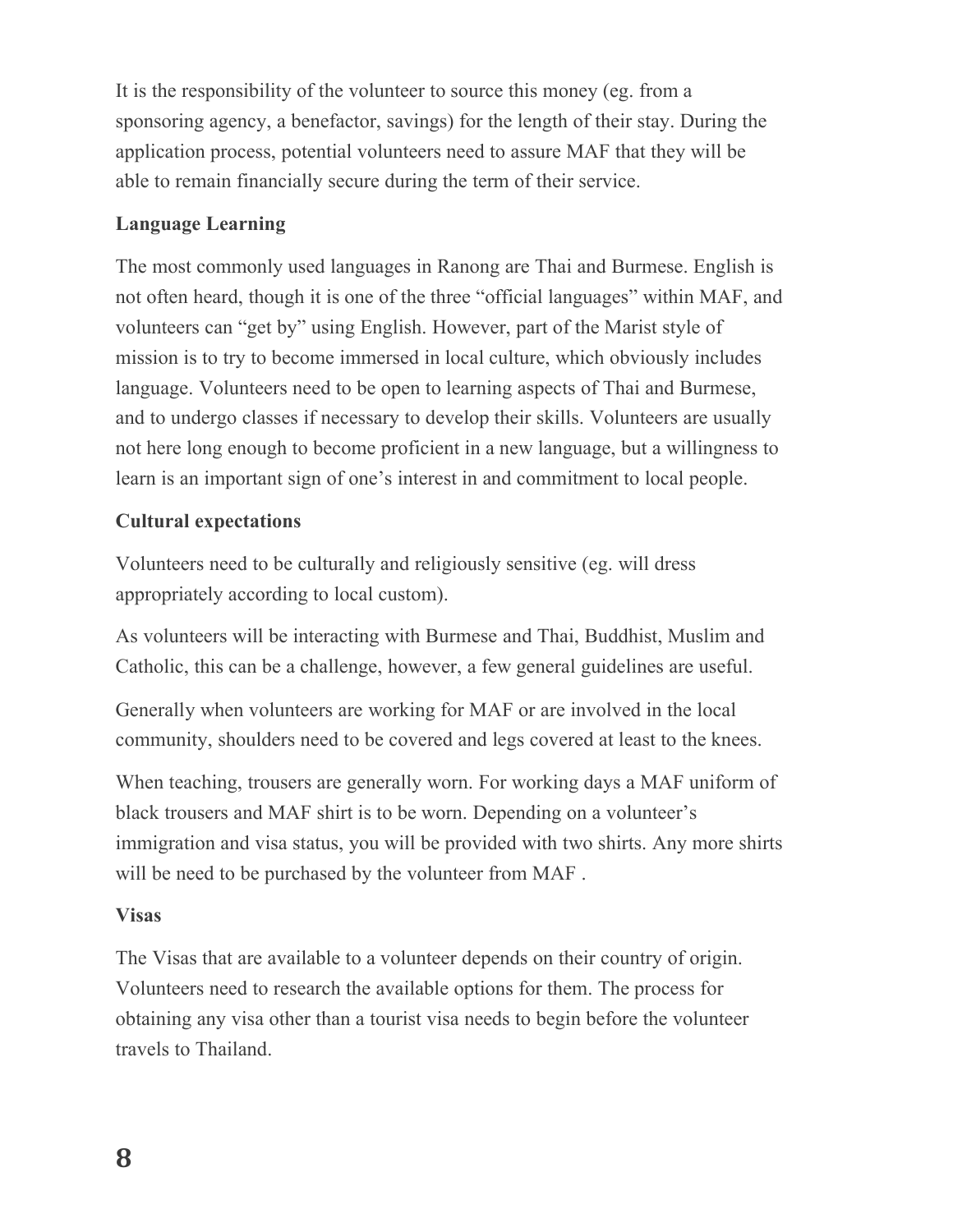It is important to note that volunteers meet all costs of obtaining and renewing (including travel) visas. MAF is able to assist with some helpful advice and by writing endorsement letters etc.

#### **Commitment to work**

A volunteer's workload may fluctuate during the course of their time with MAF, however, volunteers will never be given more work than it is expected they can manage.

Volunteers will be expected to work Monday to Friday, and 8.30 to 4.30 is a standard working day. Occasionally there may be events or activities that do not fit into this working week, however these are generally kept to a minimum. MAF volunteers have school holidays and public holidays. There may be the occasional opportunity for individuals to have short breaks, as long as this doesn't interfere with the volunteer's workload.

Volunteers will need to arrange their travel in consultation with the Director of MAF. It is very common that volunteers will do a wide variety of tasks while they are with MAF, as needs arise and the volunteer's particular skill set becomes apparent. It is crucial that volunteers have a flexible attitude towards work and what roles they may engage in.

#### **Code of conduct**

MAF has worked hard to develop the trust it now enjoys with many other organizations in Ranong. This has not always been easy and has taken a considerable amount of time to build up.

It is crucial that volunteers represent MAF appropriately. This means fulfilling commitments made, being culturally aware and most importantly treating all with respect, whether or not the volunteer agrees with the individual or not. These expectations also apply to the way fellow staff, volunteers, beneficiaries and members of the MAF religious community are treated.

If volunteers have concerns they need to direct these to the director of MAF or the delegated or appropriate person. It is important that this is done as soon as possible to avoid misunderstanding and resentment.